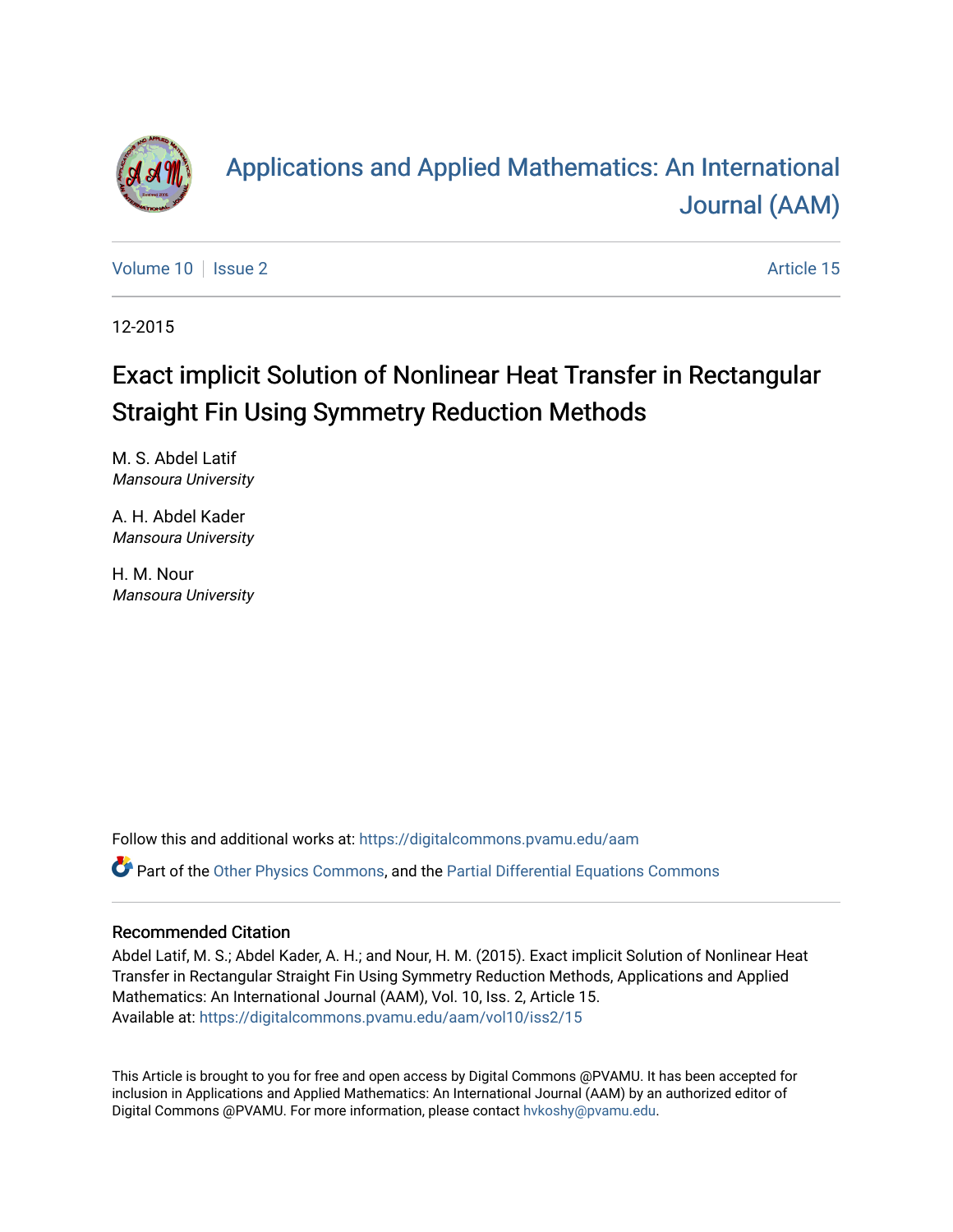

Available at <http://pvamu.edu/aam> Appl. Appl. Math. **ISSN: 1932-9466**

**Applications and Applied Mathematics:**  An International Journal **(AAM)**

**Vol. 10, Issue 2 (December 2015), pp. 864 - 877**

## **Exact implicit Solution of Nonlinear Heat Transfer in Rectangular Straight Fin Using Symmetry Reduction Methods**

**M. S. Abdel Latif, A. H. Abdel Kader and H. M. Nour** 

Engineering Mathematics and Physics Department Faculty of Engineering Mansoura University Egypt [m\\_gazia@mans.edu.eg;](mailto:m_gazia@hotmail.com)[Leaderabass87@gmail.com;](mailto:Leaderabass87@gmail.com) [hanour@mans.edu.eg](mailto:hanour@mans.edu.eg)

Received: September 9, 2014; Accepted: June 2, 2015

## **Abstract**

In this paper, the exact implicit solution of the second order nonlinear ordinary differential equation which governing heat transfer in rectangular fin is obtained using symmetry reduction methods. General relationship among the temperature at the fin tip, the temperature gradient at the fin base, the mode of heat transfer, n and the fin parameters N and  $\mathcal E$  is obtained. Some numerical examples are discussed and it is shown that the temperature of fin increases when approaching from the heat source. The relationship between the fin efficiency and the temperature of fin tip is obtained for any value of the mode of heat transfer  $n$ . The relationship between the fin efficiency and both the parameter  $N$  and the temperature gradient at the fin base is obtained. To our best knowledge, solutions obtained in this paper are new.

**Keywords:** Rectangular fin; Heat transfer; Lambda λ-symmetry; Lie point symmetry

**MSC 2010 No.:** 80A20, 35D99, 35Q79

## **1. Introduction**

Fins are used to enhance convective heat transfer in a wide range of engineering applications, and they offer practical means for achieving a large total heat transfer surface area without the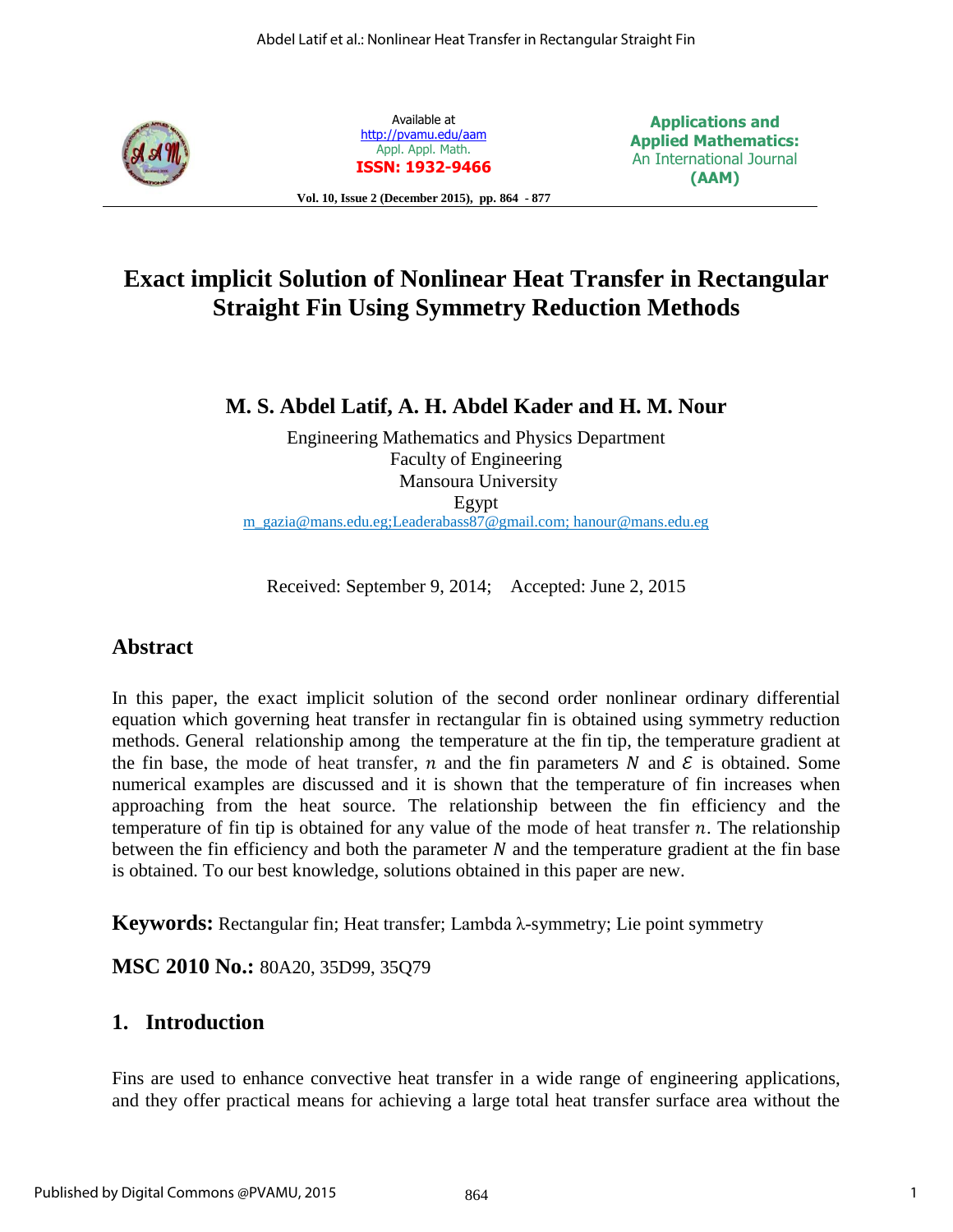use of an excessive amount of primary surface area. Fins are commonly applied for heat management in electrical appliances such as computer power supplies or substation transformers. Other applications include internal combustion engine cooling, such as fins in a car radiator. It is important to predict the temperature distribution within the fin in order to choose the configuration that offers maximum effectiveness.

In this paper, we will obtain the general exact solution of the of nonlinear heat transfer in rectangular straight fin using λ-symmetry and Lie point symmetry methods.

The following sections will be organized as follows: In section 2, the fin problem description is introduced. In section 3, λ-symmetry method will be used to reduce the order of fin equation, and then we will show the relation between the temperature at the fin tip  $u_0$  and the temperature gradient at the fin base  $u'(1)$ . In section 4, the reduced ODE will be solved using Lie point symmetry method, then we will get the exact solution of fin equation. Also, we will give some numerical examples and some physical interpretations. In section 5, the fin efficiency will be discussed.

### **2. Problem Description**

In this paper, we consider steady operation with no heat generation, and the fin tip is insulated, for one dimensional case, the energy balance equation is given by Y. Cengel and A. Ghajar (2011)

$$
\frac{d}{d\mathcal{X}}A_c\left(K(T)\frac{dT}{d\mathcal{X}}\right) - Ph(T - T_a) = 0,\tag{2.1}
$$

where  $A_c$  is the cross-sectional area of the fin,  $\mathcal X$  is the axial distance measured from the fin tip,  $k(T)$  is the thermal conductivity of the fin, T is the fin temperature, P is the fin perimeter, h is the heat transfer coefficient and  $T_a$  is the ambient temperature.

Momoniat (2011), Khani et al. (2009), Harley (2013) and Arka Bhowmik et al. (2013) imposed that the cross-sectional area of the fin  $A_c$  is fixed and take the form of a rectangle with length b and width  $w$  which can be neglected (Lau et al., 1973). The thermal conductivity may be considered as a linear relation in the temperature as follows (Kim and Huang, 2007)

$$
K(T) = K_a \big( 1 + \tau (T - T_a) \big),
$$

and the nonlinear heat transfer coefficient is given by

$$
h=h_b\left(\frac{T-T_a}{T_b-T_a}\right)^n,
$$

where,  $h_b$  is the heat transfer coefficient at the base of temperature,  $K_a$  is the thermal conductivity of the fin at the ambient temperature  $T_a$ ,  $\tau$  is a constant,  $T_b$  is the temperature of the heat source which relate fin and the constant  $n$  indicates the mode of heat transfer.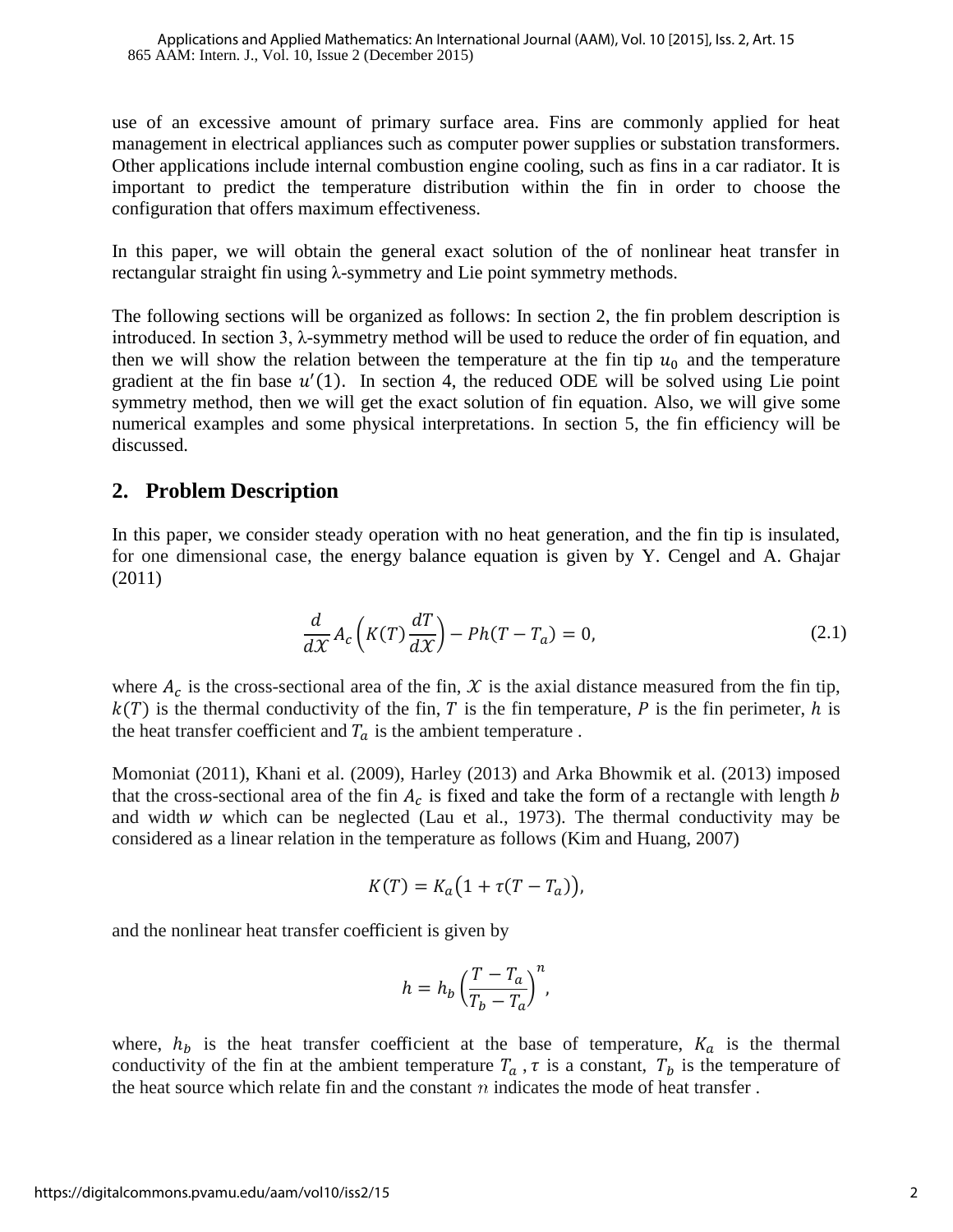Here, the exponent represents transition boiling when  $n = -4$ , laminar film boiling or condensation when  $n = -1/4$ , laminar natural convection when  $n = 1/4$ , turbulent natural convection when  $n = 1/3$ , nucleate boiling when  $n = 2$ , radiation when  $n = 3$ , and n vanishes for constant heat transfer coefficient. The constant  $n$  may vary between  $-6.6$  and 5 (Momoniat, 2011; Arka Bhowmik et al., 2013; Min-Hsing Chang, 2005; Unal, 1998).

After taking the previous assumptions into account, Equation (2.1) becomes

$$
A_c K_a \frac{d}{d\mathcal{X}} \left( \left( 1 + \tau (T - T_a) \right) \frac{dT}{d\mathcal{X}} \right) - P h_b \frac{(T - T_a)^{n+1}}{(T_b - T_a)^n} = 0. \tag{2.2}
$$

Equation (2.2) can be made non-dimensional by the set of the transformations (Momoniat, 2011)

$$
u = \frac{T - T_a}{T_b - T_a}, \quad k = \frac{K}{K_a}, \quad x = \frac{\mathcal{X}}{b}, \quad \mathcal{E} = \tau(T_b - T_a), \quad N^2 = \frac{Ph_b b^2}{K_a A_c}, \tag{2.3}
$$

by substituting Equation (2.3) into Equation (2.2), to obtain

$$
(1 + \mathcal{E} u(x))u''(x) + \mathcal{E} u'(x)^2 - N^2 u(x)^{n+1} = 0.
$$
 (2.4)

The boundary conditions are given by (Momoniat, 2011; Khani et al., 2009; Harley, 2013; Arka Bhowmik et al., 2013).

1. At the fin tip  $(X = 0)$ . Because the fin is insulated, the change of temperature is

$$
\frac{dT}{dX} = 0.\t(2.5)
$$

From Equation (2.3), Equation (2.5) becomes

$$
\frac{du}{dx} = 0 \qquad \text{or} \qquad u'(0) = 0 \, .
$$

2. At the fin base  $(X = b)$ . The fin temperature is the same temperature as the heat source  $T_h$ 

$$
T(b) = T_b \tag{2.6}
$$

From Equation (2.3), Equation (2.6) becomes

 $u(1) = 1.$ 

Here, the boundary conditions are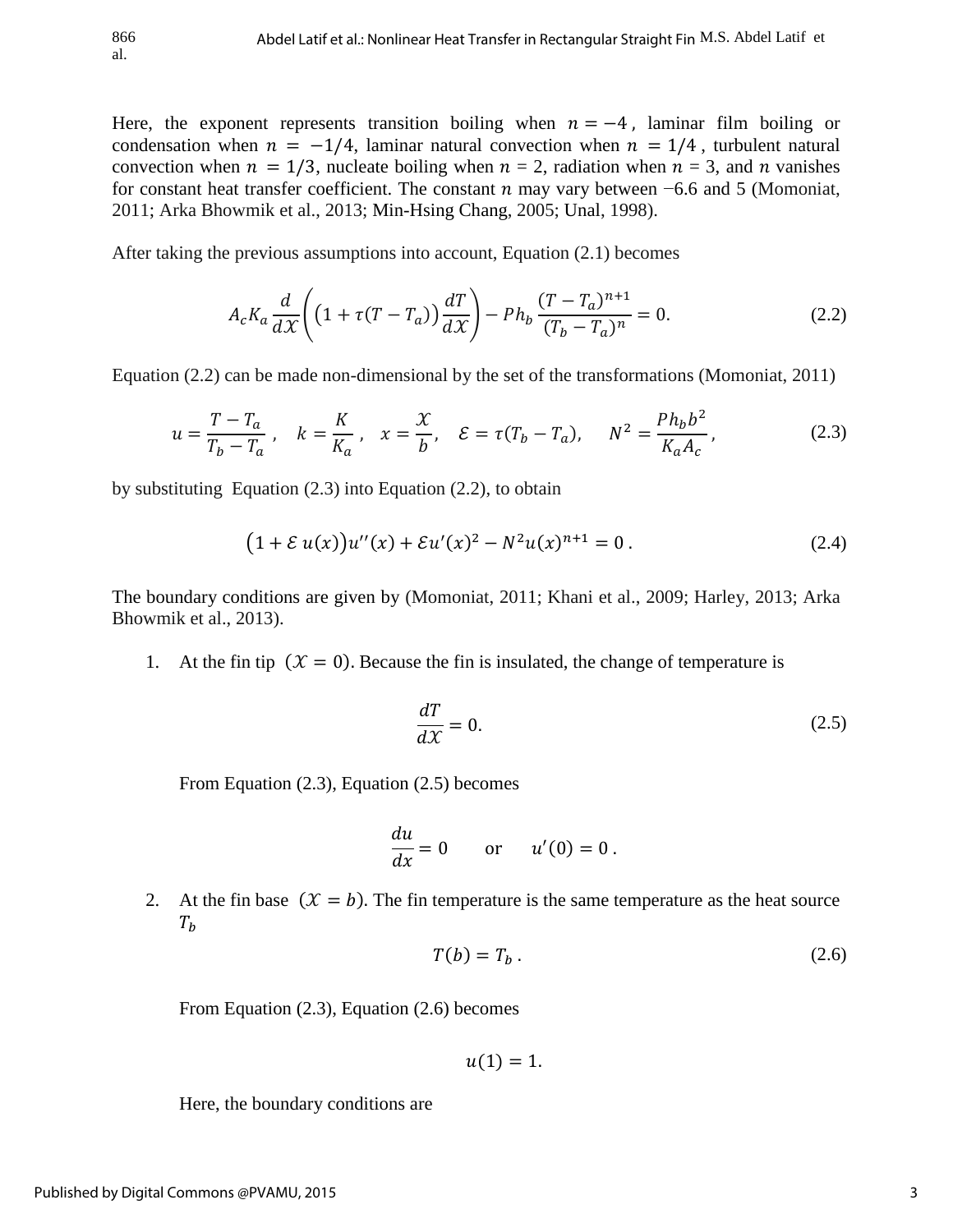$$
u(1) = 1, \qquad \qquad u'(0) = 0, \tag{2.7}
$$

where,  $' = \frac{d}{dx}$ .

Approximate solutions of Equation (2.4) are investigated using homotopy analysis method in Khani et al. (2009), by asymptotic analysis method in Harley (2013) and by decomposition and evolutionary methods in Arka Bhowmik et al. (2013). For the special case when  $n = 0$ , series solutions of Equation (2.4) are investigated using Adomian decomposition method in Huang Chiu et al. (2002). For special case when  $\mathcal{E} = 0$ , series solutions of Equation (2.4) are investigated using homotopy asymptotic method in Haq and Ishaq (2012) and Adomian decomposition method in Min-Hsing Chang (2005). Exact analytical solution of Equation (2.4) when  $\mathcal{E} = 0$  is obtained in Abbasbandy and Shivanian (2010). In this paper, we will obtain the exact solution of Equation (2.4) using symmetry reduction methods for all heat transfer modes  $n$ .

#### **3. -Symmetry Method**

In 2001, Muriel and Romero (2001; 2009) were able to show that many of the known orderreduction processes of ODEs can be explained by the invariance of the equation under some special vector fields that are not Lie point symmetries, but satisfy a new prolongation formula. The components of these vector fields must satisfy a system of determining equations that depends on an arbitrary function λ, which can be chosen to solve the system easily. In fact, if an equation is invariant under a  $\lambda$ -symmetry, one can obtain a complete set of functionally independent invariants and reduce the order of the equation by one as in Lie symmetries.

Soon afterwards, Pucci and Saccomandi have clarified the meaning of  $λ$ -prolongation by means of classical theory of characteristics of vector fields (Pucci and Saccomandi, 2002). Several applications of the  $\lambda$ -symmetry approach to relevant equations of the mathematical physics appear in Abdel Kader et al. (2013) and Bhuvaneswari et al. (2011; 2012).

Following Muriel and Romero (2001; 2009), the prolongation formula

$$
X^{[\lambda,(2)]} = \xi \partial_x + \eta \partial_u + \eta^{[\lambda,(1)]} \partial_{u'} + \eta^{[\lambda,(2)]} \partial_{u''},
$$
  

$$
\eta^{[\lambda,(1)]} = D_x \eta - D_x \xi u' + \lambda (\eta - \xi u'),
$$
  

$$
\eta^{[\lambda,(2)]} = D_x \eta^{[\lambda,(1)]} - D_x \xi u'' + \lambda (\eta^{[\lambda,(1)]} - \xi u''),
$$

is applied to Equation (2.4), where  $D<sub>x</sub>$  denotes the total derivative operator with respect to x. After solving the obtained determining equations we obtained a vector field  $X = \partial_u$  which is a λ-symmetry of Equation (2.4) with

$$
\lambda = \frac{N^2 u^{1+n} - \mathcal{E}(u')^2}{(1 + \mathcal{E}u)u'}.
$$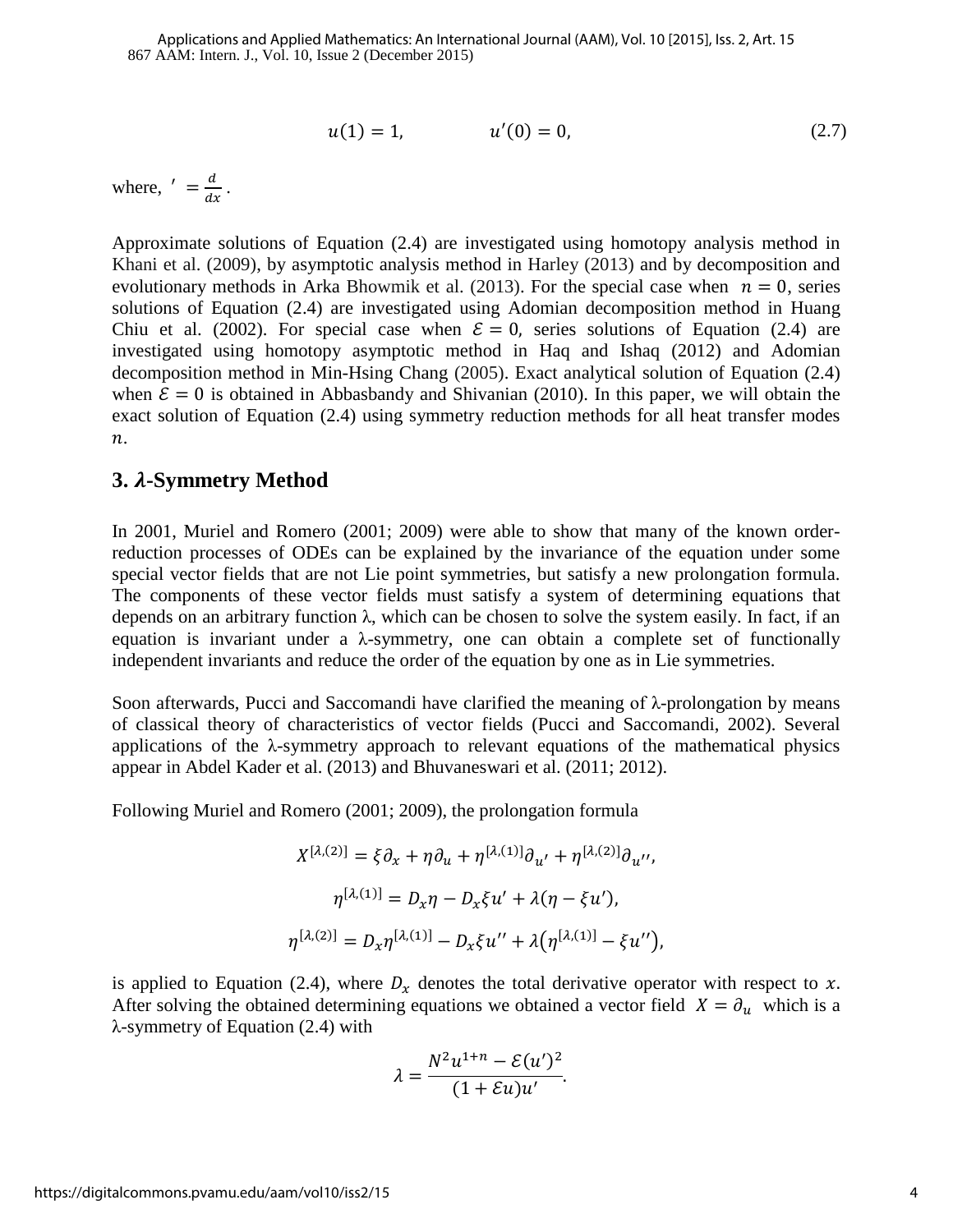The first integral of  $X^{[\lambda,(1)]}$ can be obtained by solving the following equation

$$
w_u + \lambda w_{u'} = 0.
$$

This equation admits a solution in the form

$$
w = G\left(x, \frac{-2N^2u^{2+n}(3+n+2Eu+Eu+u) + (6+5n+n^2)(u'+Eu+u')^2}{6+5n+n^2}\right).
$$

Let,

$$
Z = \frac{-2N^2u^{2+n}(3+n+2\mathcal{E}u+\mathcal{E}nu) + (6+5n+n^2)(u'+\mathcal{E}uu')^2}{6+5n+n^2}.
$$
 (3.1)

Hence,

$$
Z' = 2(1 + \mathcal{E} u)u'\left((1 + \mathcal{E} u)u'' + \mathcal{E} u'^2 - N^2 u^{1+n}\right).
$$
 (3.1a)

Substituting (2.4) into (3.1a), we obtain

$$
Z'=0.\t(3.2)
$$

Equation (3.2) has a solution  $Z = c_1$ . From (3.1), we obtain

$$
\frac{-2N^2u^{2+n}(3+n+2\mathcal{E}u+\mathcal{E}nu)+(6+5n+n^2)(u'+\mathcal{E}uu')^2}{6+5n+n^2}=c_1,\tag{3.3}
$$

where,  $c_1$  is a constant. From (3.3) and (2.5), when  $x = 0$ , we obtain

$$
c_1 = -\frac{2N^2u_0^{2+n}(3+n+\mathcal{E}(2+n)u_0)}{(6+5n+n^2)},
$$
\n(3.4)

where,  $u_0 = u(0)$  represents the value of temperature at the fin tip  $(x = 0)$ .

Substituting (3.4) into (3.3), we obtain

$$
-2N^{2}u^{2+n}(3+n+2\mathcal{E}u+\mathcal{E}nu)+(6+5n+n^{2})(u'+\mathcal{E}uu')^{2}
$$
  
= 
$$
-2N^{2}u_{0}^{2+n}(3+n+\mathcal{E}(2+n)u_{0}).
$$
 (3.5)

By using the boundary condition  $u(1) = 1$ , Equation (3.5) becomes

$$
u'(1) = \frac{1}{(1+\mathcal{E})} \sqrt{\left(-\frac{2N^2 u_0^{2+n}(3+n+(2+n)\mathcal{E}u_0)}{(2+n)(3+n)} + \frac{2N^2(3+n+(2+n)\mathcal{E})}{(2+n)(3+n)}\right)}.
$$
(3.6)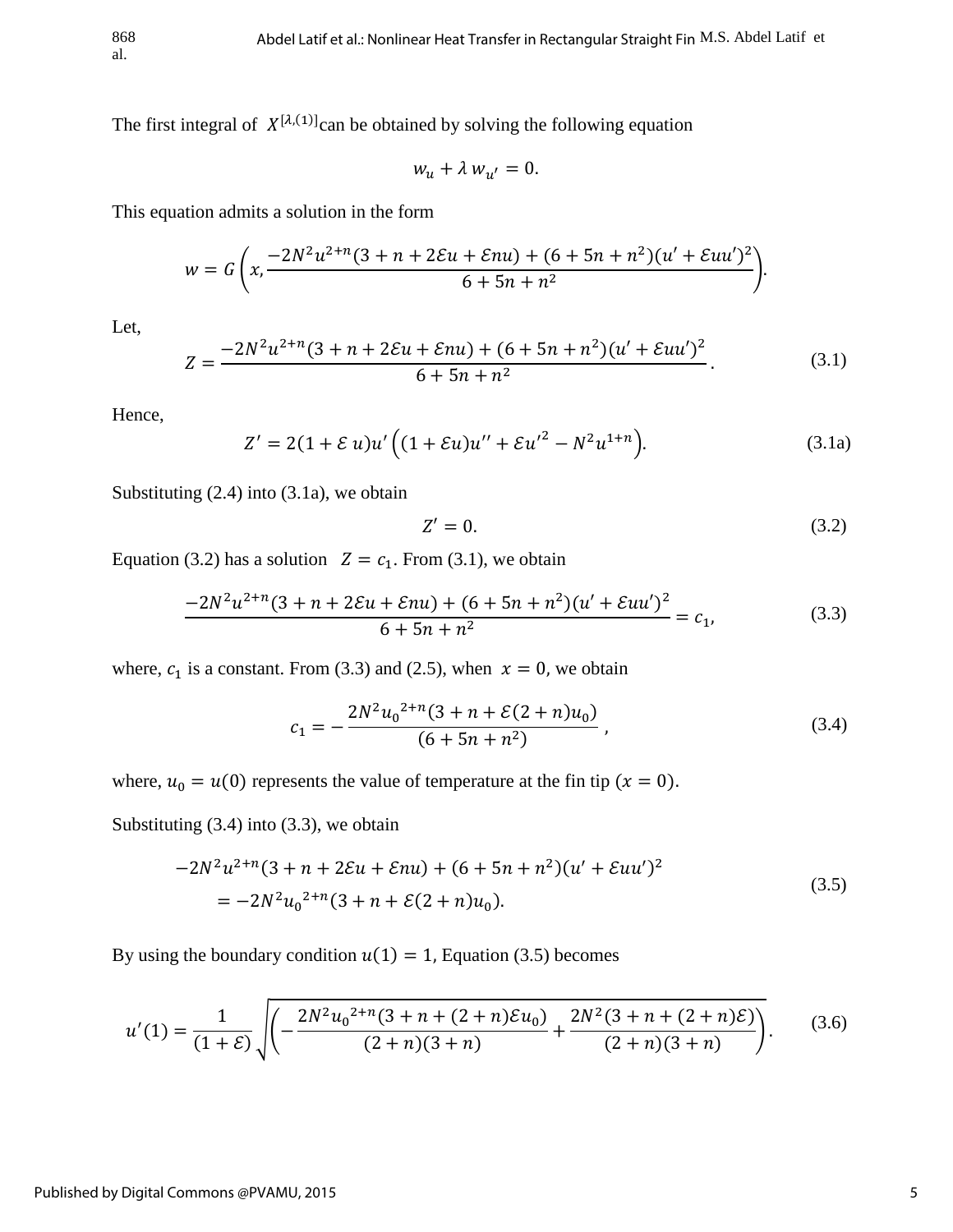Equation (3.6) gives a general relationship among the temperature at the fin tip  $u_0$ , the temperature gradient at the base  $u'(1)$ , the mode of heat transfer *n* and the fin parameters N and  $\varepsilon$  .

#### **3.1. Numerical Example**

The following example shows the relationship between  $u_0$  and  $u'(1)$  for different values of heat transfer mode *n* at a special case when  $N = 2$  and  $\mathcal{E} = 0.5$  (Momoniat et al. (2009)).

**Example 3.1.1:** ( $N = 2$  and  $\mathcal{E} = 0.5$ )

Equation (3.6) takes the form

$$
u'(1) = \frac{4}{3} \sqrt{\frac{8 + 3 n - 2(3 + n)u_0^{2+n} - (2 + n)u_0^{3+n}}{(2 + n)(3 + n)}}.
$$
 (3.7)

Figure (1) shows that the temperature at the fin tip  $u_0$  decreases to zero when the magnitude of the temperature gradient at the base  $u'(1)$  increases and the rate of decay to zero decreases with increasing  $u'(1)$  when the value of *n* decreases.



**Figure 1.** Plot of the relation (3.7) between  $u'(1)$  and  $u_0$  with  $N = 2$  and  $\mathcal{E} = 0.5$  at various values of *n*.

Equation (3.6) is general for any *n*. Momoniat et al. (2009) obtained Equation (3.6) at  $n = 0$ only. In the next section, Equation (3.5) will be solved using Lie point symmetry method.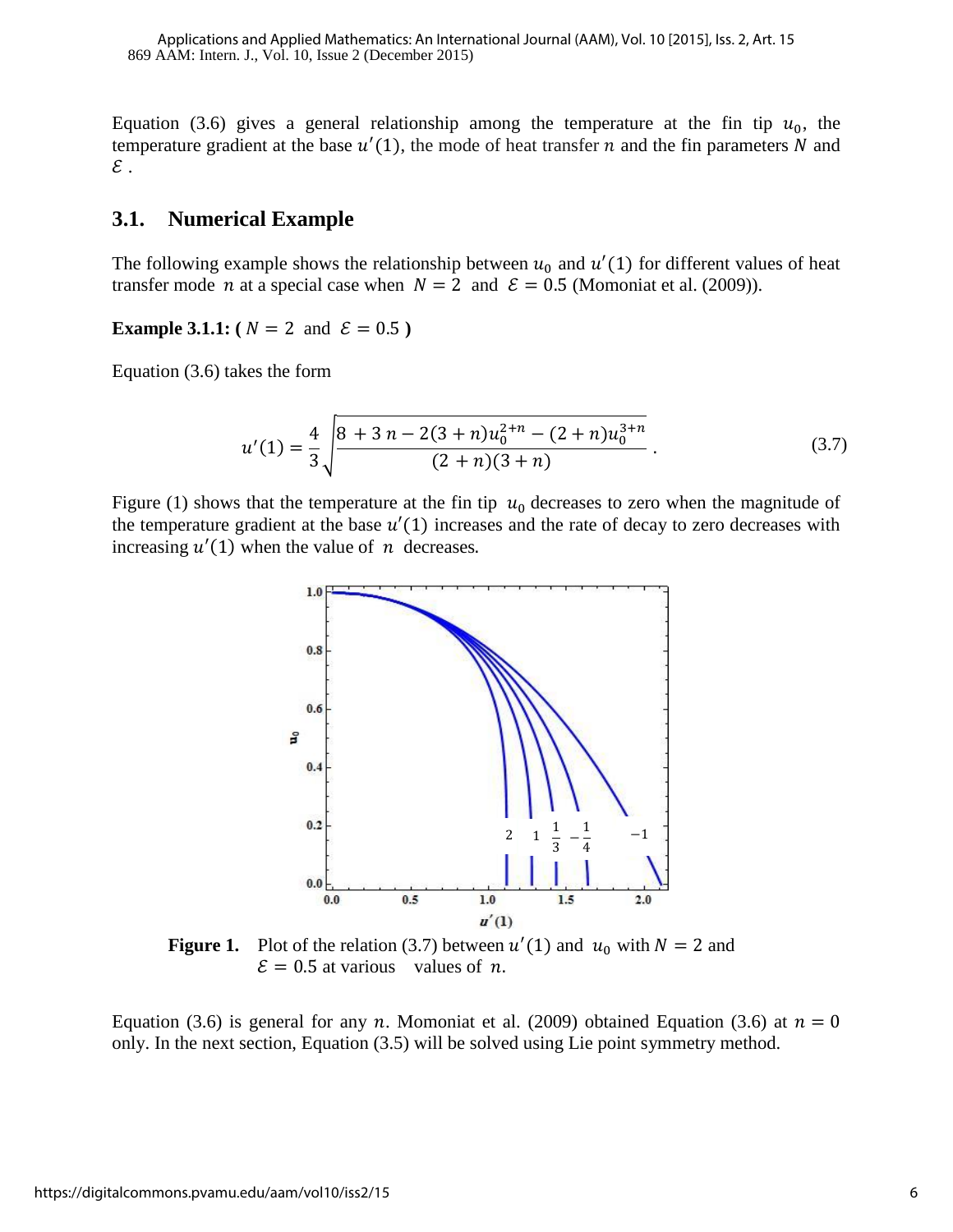#### **4. Lie Point Symmetry Method**

It is known that the autonomous ODE (3.5) admits the Lie point symmetry generator ( Bluman and Kumei, 1989 ; Hydon , 2000)

$$
X = \partial_x \,,\tag{4.1}
$$

The canonical coordinates in this case are given by

$$
v(r)=x, \quad r=u(x),
$$

which prolong to

$$
\dot{v} = \frac{1}{u'(x)}.
$$

Hence, Equation (3.5) reduces to

$$
-2N^{2}r^{2+n}(3+n+\mathcal{E}(2+n)r) + (6+5n+n^{2})(1+\mathcal{E}r)^{2}\frac{1}{\dot{v}^{2}}
$$
  
= 
$$
-2N^{2}u_{0}^{2+n}(3+n+\mathcal{E}(2+n)u_{0}),
$$
 (4.2)

where,  $\dot{v} = \frac{dv}{dr}$ .

By introducing the transformation  $\dot{v}^2 = y$ , we obtain the following equation

$$
y = \frac{(1+\mathcal{E}r)^2}{2N^2r^{2+n}\left(\frac{1}{2+n}+\frac{\mathcal{E}r}{3+n}\right)-2N^2u_0^{2+n}\left(\frac{1}{2+n}+\frac{\mathcal{E}u_0}{3+n}\right)}.
$$
(4.3)

Considering Equation (4.3), we obtain the following exact implicit solution for Equation (3.5)

$$
v = x = \int_{u_0}^{u} \frac{\sqrt{(2+n)(3+n)}(1+\mathcal{E}r)}{\sqrt{2N^2(-u_0^{2+n}(3+n+(2+n)\mathcal{E}u_0) + r^{2+n}(3+n+(2+n)\mathcal{E}r))}} dr.
$$
 (4.4)

This solution has an unknown parameter, namely  $u_0$ . This parameter can be easily obtained with the help of boundary condition  $u(1) = 1$  as follows:

$$
1 = \int_{u_0}^{1} \frac{\sqrt{(2+n)(3+n)}(1+\mathcal{E}r)}{\sqrt{2N^2(-{u_0}^{2+n}(3+n+(2+n)\mathcal{E}u_0)+r^{2+n}(3+n+(2+n)\mathcal{E}r))}}dr.
$$
 (4.5)

Equation (4.5) shows the relation between the temperature at fin tip  $u_0$  and the thermo-geometric parameter  $N$ .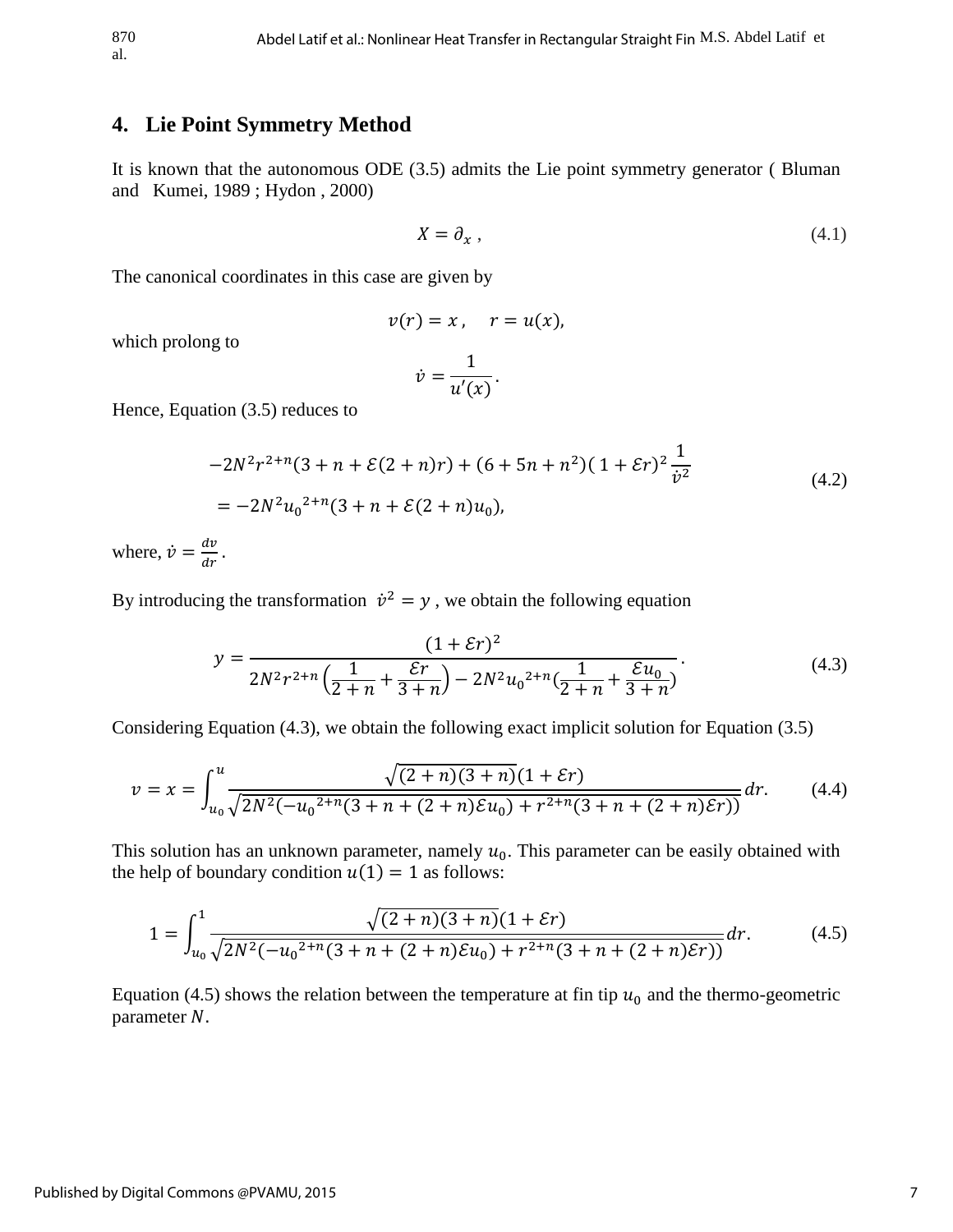### **4.1. Numerical Example**

#### **Example 4.1.1:**

In this example, we will consider the case  $n = -4$  (Haq and Ishaq, 2012; Abbasbandy and Shivanian, 2010; Liaw and Yeh, 1994).

Equation (4.4) and Equation (4.5) become

$$
x = \frac{3\mathcal{E} \log(u + 2u\mathcal{E} u_0 - \mathcal{E} u_0^2 + \sqrt{u - u_0}\sqrt{1 + 2\mathcal{E} u_0}\sqrt{u + (1 + 2u\mathcal{E})u_0}u_0^3(1 + \mathcal{E} u_0)^2}{2N(1 + 2\mathcal{E} u_0)^{5/2}} + \frac{u_0\sqrt{u - u_0}\sqrt{u + (1 + 2u\mathcal{E})u_0}(2 + u\mathcal{E} + 2\mathcal{E}(2 + u\mathcal{E})u_0 + 3\mathcal{E}^2 u_0^2)}{2N(1 + 2\mathcal{E} u_0)^2} - \frac{3\mathcal{E} \log(u_0(1 + \mathcal{E} u_0))u_0^3(1 + \mathcal{E} u_0)^2}{2N(1 + 2\mathcal{E} u_0)^{5/2}},
$$
\n(4.6)

$$
N = \frac{3\mathcal{E} \log(1 + 2\mathcal{E} u_0 - \mathcal{E} u_0^2 + \sqrt{1 - u_0}\sqrt{1 + 2\mathcal{E} u_0}\sqrt{1 + (1 + 2\mathcal{E})u_0}u_0^3(1 + \mathcal{E} u_0)^2}{2(1 + 2\mathcal{E} u_0)^{5/2}} + \frac{u_0\sqrt{1 - u_0}\sqrt{1 + (1 + 2\mathcal{E})u_0}(2 + \mathcal{E} + 2\mathcal{E}(2 + \mathcal{E})u_0 + 3\mathcal{E}^2 u_0^2)}{2(1 + 2\mathcal{E} u_0)^2} - \frac{3\mathcal{E} \log(u_0(1 + \mathcal{E} u_0))u_0^3(1 + \mathcal{E} u_0)^2}{2(1 + 2\mathcal{E} u_0)^{5/2}}.
$$
\n(4.7)



**Figure 2.** Plot of the relation (4.7) between N and  $u_0$  for various values of  $\mathcal E$  and  $n = 4$ .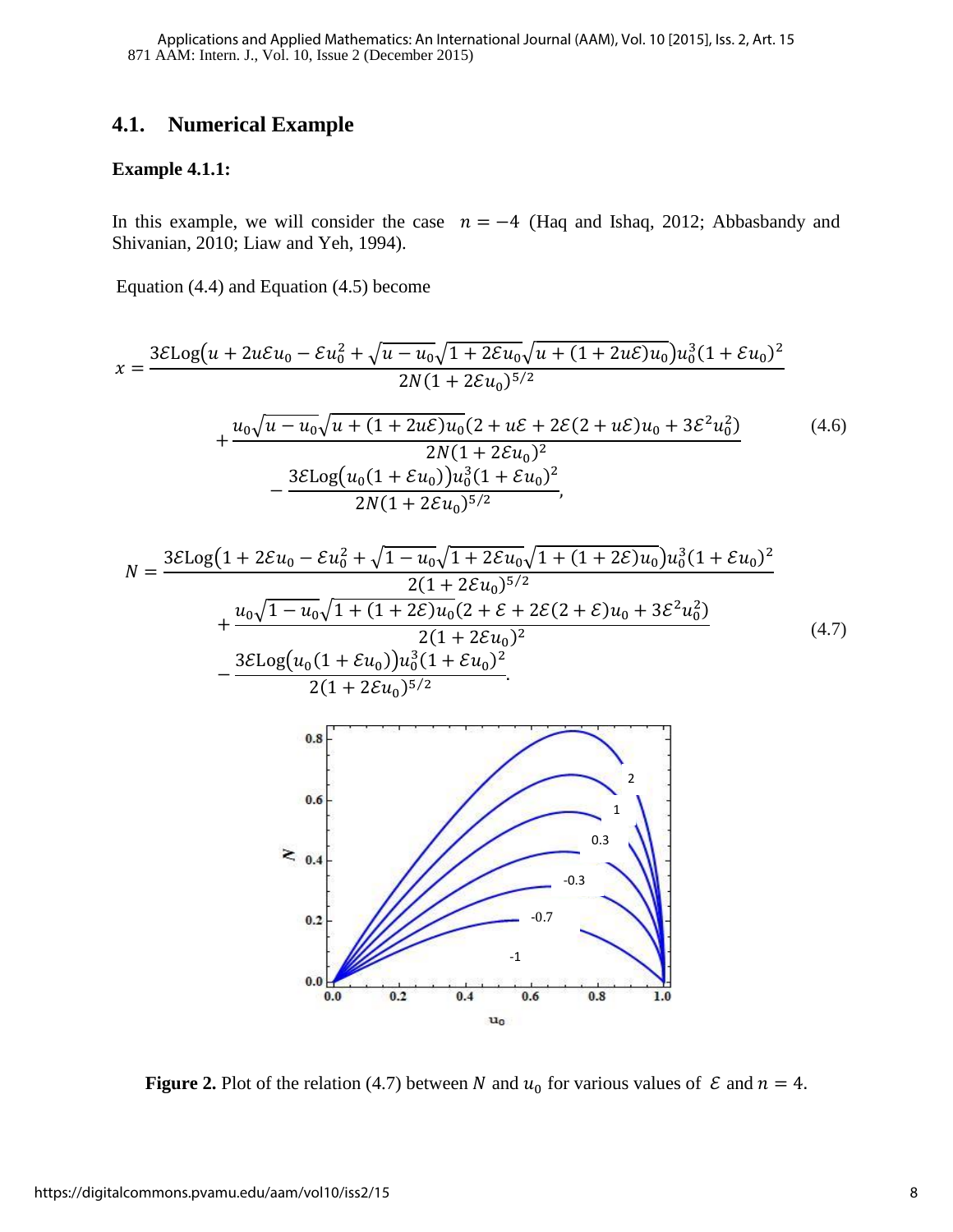

**Figure 3.** Plot of the relation (4.6) between u and x with  $n = -4$  and  $\mathcal{E} = 0.3$ at various values of N.

In Figure (2), the relation between the temperature at the fin tip  $u_0$  and the parameter N has been plotted for various values of  $\mathcal E$  when  $n = -4$ . Each curve with various values of  $\mathcal E$  has a peak value. The branch on the right-hand side of the peak corresponds to the physically stable and realizable states (Min-Hsing Chang, 2005). In the branch on the right-hand side of the peak, the temperature of fin tip  $u_0$  increases when the parameter N decreases.

Figure (3) shows that the temperature  $u$  increases with increasing  $x$  (in other words, the temperature increases when approaching from heat source).

#### **Remark 1:**

al.

When  $\mathcal{E} = 0$ ,  $n \neq -2$  (Min-Hsing Chang, 2005; Haq and Ishaq, 2012; Abbasbandy and Shivanian, 2010)**,** Equation (4.4) and Equation (4.5) become

$$
x = -\frac{\sqrt{2n+4}}{nN} u^{-n/2} {}_{2}F_{1}\left(\frac{1}{2}, \frac{n}{2n+4}; \frac{3}{2} - \frac{1}{n+2}; \left(\frac{u}{u_{0}}\right)^{-n-2}\right) - \frac{1}{N} \sqrt{\pi} \sqrt{\frac{n}{2} + 1} u_{0}^{-n/2} \frac{\Gamma\left(\frac{n}{2n+4}\right)}{\Gamma\left(-\frac{1}{n+2}\right)},
$$
\n(4.8)

$$
N = -\frac{\sqrt{2n+4}}{n} {}_{2}F_{1}\left(\frac{1}{2}, \frac{n}{4+2n}, \frac{3}{2}-\frac{1}{2+n}, u_{0}^{2+n}\right) - \sqrt{\pi} \sqrt{\frac{n}{2}+1} u_{0}^{-n/2} \frac{\Gamma\left(\frac{n}{4+2n}\right)}{\Gamma\left(-\frac{1}{2+n}\right)},\tag{4.9}
$$

where,  ${}_{2}F_{1}$  is the hypergeometric function (Frank et al., 2010), which can be defined as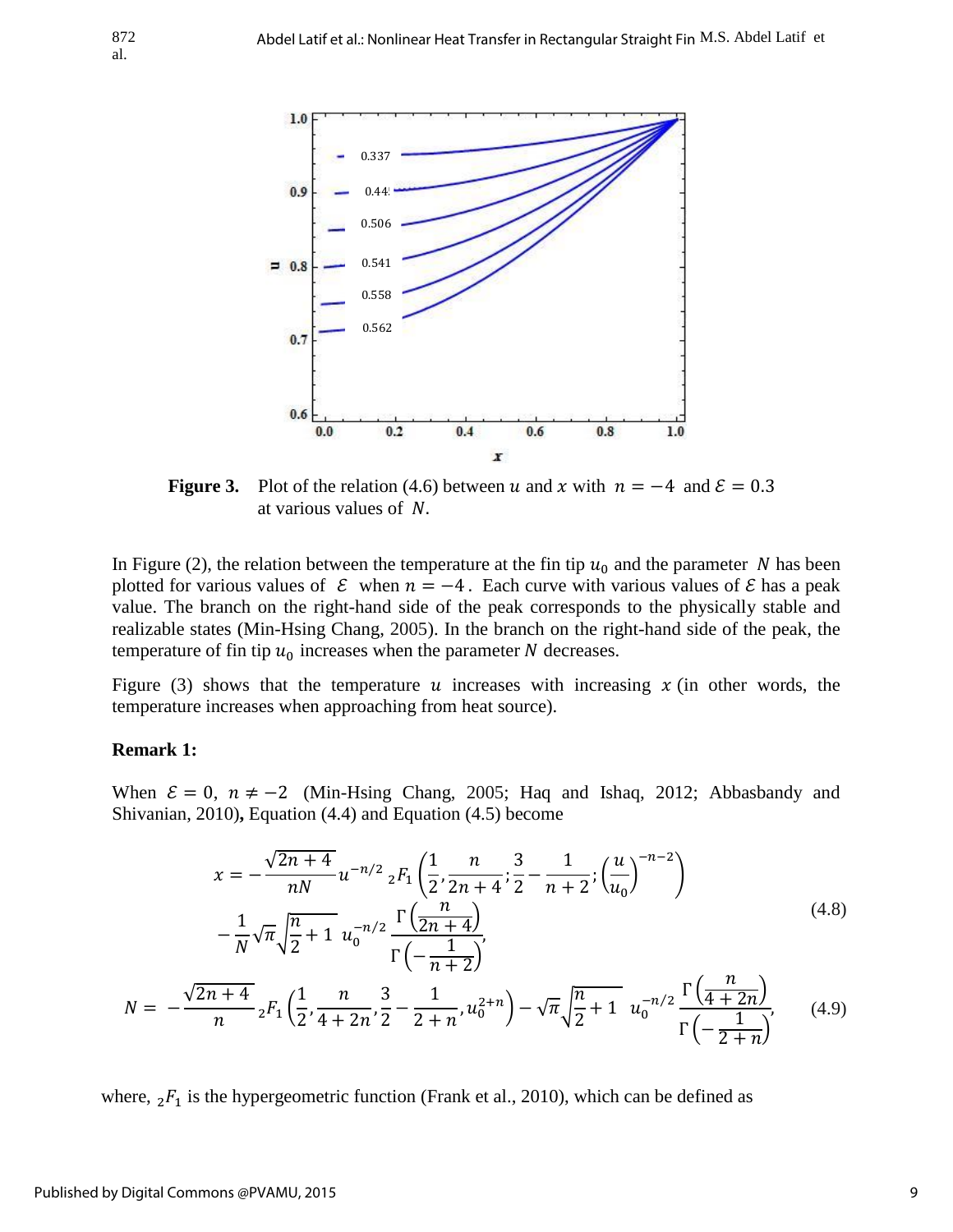873 AAM: Intern. J., Vol. 10, Issue 2 (December 2015) Applications and Applied Mathematics: An International Journal (AAM), Vol. 10 [2015], Iss. 2, Art. 15

$$
{}_2F_1(a,b,c,x) = \frac{\Gamma(c)}{\Gamma(b)\Gamma(c-b)} \int_0^1 t^{b-1} (1-t)^{c-b-1} (1-t x)^{-a} dt.
$$

Equations (4.8)-(4.9) are exactly the same as the solution given by (Abbasbandy and Shivanian, 2010).

#### **Remark 2:**

When  $\mathcal{E} = 0$ ,  $n = -2$  (Abbasbandy and Shivanian, 2010), Equation (4.4) and Equation (4.5) become  $\overline{\phantom{a}}$ 

$$
x = \frac{1}{N} \sqrt{\frac{\pi}{2}} \operatorname{Erfi}\left(\sqrt{\log\left(\frac{u}{u_0}\right)}\right) u_0 \tag{4.10}
$$

$$
N = \sqrt{\frac{\pi}{2}} \operatorname{Erfi}\left(\sqrt{\log\left(\frac{1}{u_0}\right)}\right) u_0, \tag{4.11}
$$

where,  $Erfi(z) = \int_0^z e^{-t^2}$  $\int_{0}^{2} e^{-t^2} dt$ , denotes the Error function.

Equations (4.10)-(4.11) are exactly the same as the solution given by (Abbasbandy and Shivanian, 2010).

#### **5. Fin Efficiency**

The fin efficiency can be stated as the ratio of actual heat transfer rate from the fin to ideal heat transfer rate from the fin if the entire fin were at base temperature (Y. Cengel and A. Ghajar, 2011). This leads to ( Kim and Huang , 2007)

$$
\eta_{fin} = \frac{K_b A_c \frac{dT}{dX} |_{X=b}}{ph_b (T_b - T_a)b},\tag{5.1}
$$

where,  $K_b$  is the thermal conductivity of the fin at fin base temperature  $T_b$ .

Using Equation (2.3), Equation (5.1) becomes (Momoniat, 2011)

$$
\eta_{fin} = \frac{1+\varepsilon}{N^2} \ u'(1), \qquad N \neq 0 \,. \tag{5.2}
$$

From Equation (4.5) we obtain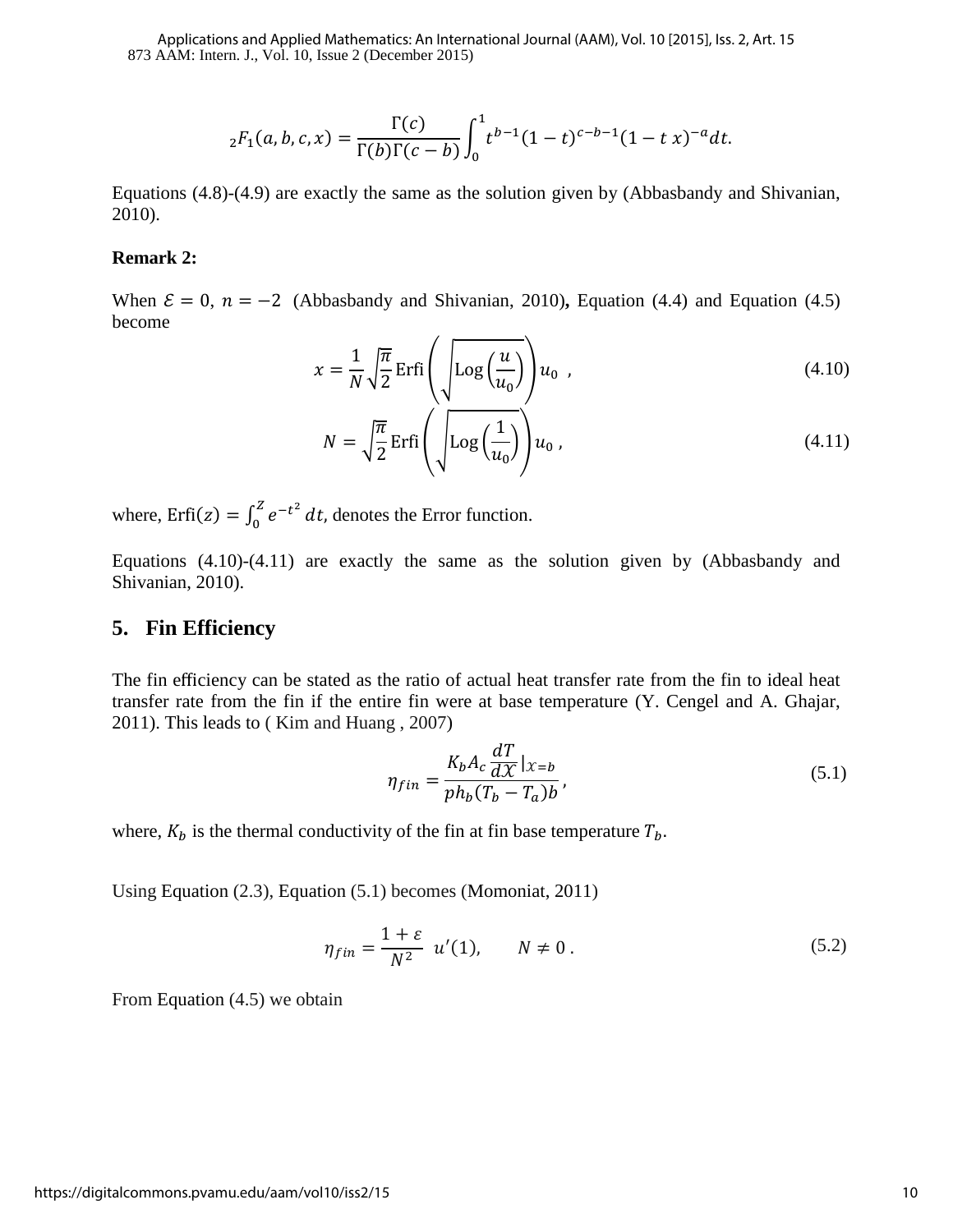$$
N = \int_{u_0}^{1} \frac{1 + \mathcal{E}r}{\sqrt{2r^{2+n}\left(\frac{1}{2+n} + \frac{\mathcal{E}r}{3+n}\right) - 2u_0^{2+n}\left(\frac{1}{2+n} + \frac{\mathcal{E}u_0}{3+n}\right)}} dr.
$$
 (5.3)

Substituting Equation (3.6) and Equation (5.3) into Equation (5.2) we obtain

$$
\eta_{fin} = \frac{2\sqrt{3+n+(2+n)\mathcal{E} - u_0^{2+n}(3+n+(2+n)\mathcal{E}u_0)}}{(2+n)(3+n)\int_{u_0}^1 \frac{1+r\mathcal{E}}{\sqrt{r^{2+n}(3+n+(2+n)r\mathcal{E}) - u_0^{2+n}(3+n+(2+n)\mathcal{E}u_0)}}dr}.
$$
\n(5.4)

#### **5.1. Numerical Example**

In this example, we will consider  $\mathcal{E} = 0$  (Min-Hsing Chang, 2005; Haq and Ishaq, 2012; Abbasbandy and Shivanian, 2010).

Equation (5.4) becomes

$$
\eta_{fin} = -\frac{2nu_0^{n/2}\sqrt{1 - u_0^{n+2}}\Gamma\left(-\frac{1}{n+2}\right)}{(n+2)} \left(2u_0^{n/2}\Gamma\left(-\frac{1}{n+2}\right) {}_2F_1\left(\frac{1}{2}, \frac{n}{2n+4}; \frac{3}{2}\right) -\frac{1}{n+2}; u_0^{n+2}\right) + \sqrt{\pi}n \Gamma\left(\frac{n}{2n+4}\right)^{-1}.
$$
\n(5.5)

Equation (5.5) represents the relation between the efficiency  $\eta_{fin}$  and the temperature of fin tip  $u_0$  for any value of n.

By using Equation (5.2), Equation (3.6) with  $\mathcal{E} = 0$  and Equation (5.5), we can get relation between the efficiency  $\eta_{fin}$  and both the parameter N and the temperature gradient at the fin base  $u'(1)$ .

$$
\frac{-\sqrt{2}nN\,\Gamma(-\beta)\,P^{\frac{n\beta}{2}}}{\beta^{-\frac{1}{2}}} \left(2\,\Gamma(-\beta)\,P^{\frac{n\beta}{2}}\,{}_{2}F_{1}\left(\frac{1}{2},\frac{n\beta}{2};\frac{(3n+4)\beta}{2};P\right) + \sqrt{\pi}n\,\Gamma\left(\frac{n\beta}{2}\right)\right)^{-1} = 1,\qquad(5.6)
$$
\n
$$
\sqrt{\eta_{fin}} = \frac{-\sqrt{2}n\sqrt{u'(1)}\,\Gamma(-\beta)\,\psi^{\frac{n\beta}{2}}}{\beta^{-\frac{1}{2}}} \left(2\,\Gamma(-\beta)\,\psi^{\frac{n\beta}{2}}\,{}_{2}F_{1}\left(\frac{1}{2},\frac{n\beta}{2};\frac{(3n+4)\beta}{2};\psi\right) + \sqrt{\pi}n\,\Gamma\left(\frac{n\beta}{2}\right)\right)^{-1},\qquad(5.7)
$$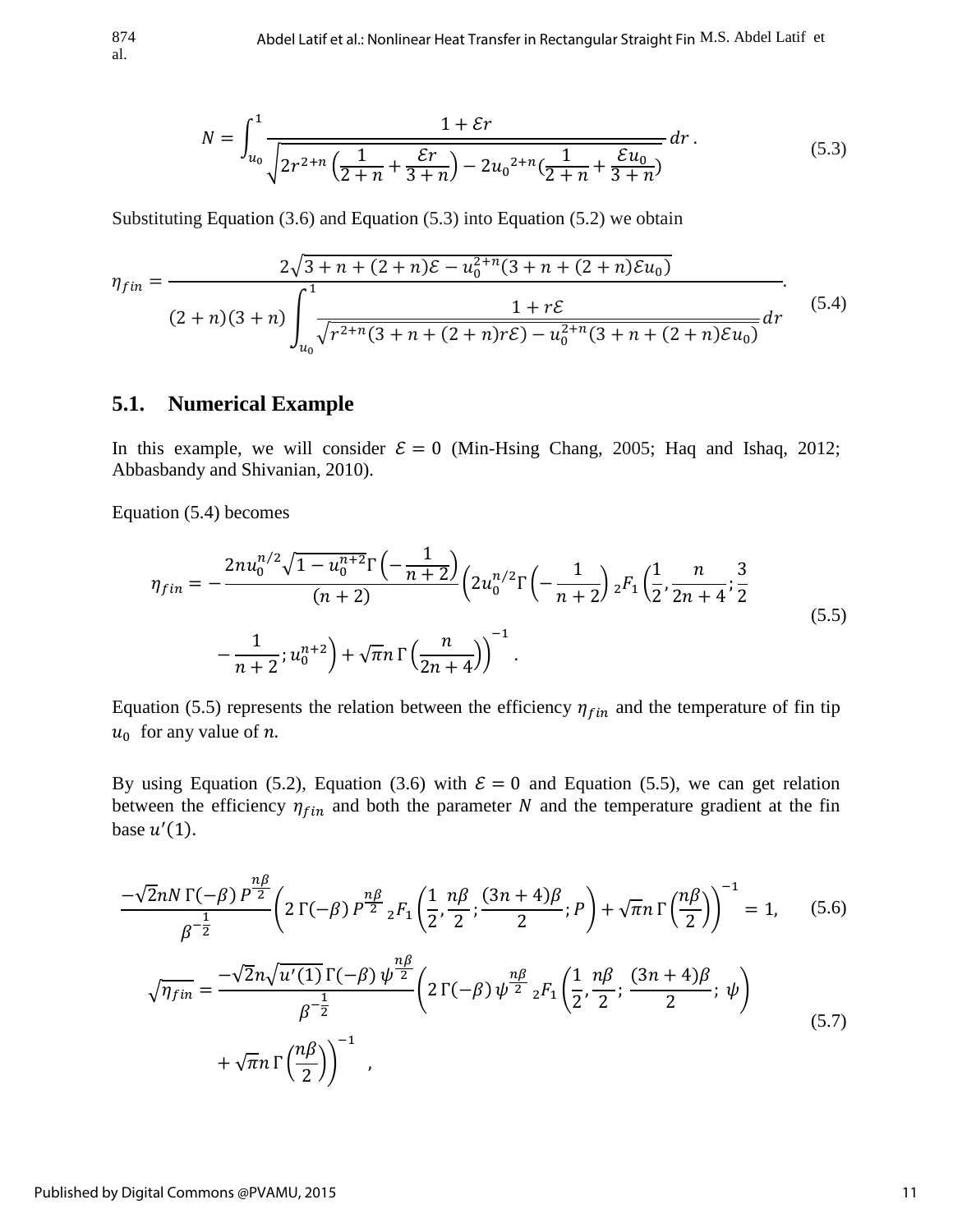875 AAM: Intern. J., Vol. 10, Issue 2 (December 2015) Applications and Applied Mathematics: An International Journal (AAM), Vol. 10 [2015], Iss. 2, Art. 15

where,

$$
\beta = \frac{1}{n+2}, P = 1 - \frac{1}{2\beta} (N \eta_{fin})^2 \text{ and } \psi = \left(1 - \frac{1}{2\beta} u'(1) \eta_{fin}\right).
$$

**Figure 4.** Plot of the relation (5.6) between  $\eta_{fin}$  and N for various values of n and  $\mathcal{E} = 0$ .

From Figure (4), it is noticed that the fin efficiency  $\eta_{fin}$  decreases when the magnitude of N increases and also, we note that the case  $n = -1$  indicates a uniform local heat flux over the whole fin surface and induces the result of  $\eta_{fin} = 1$ . So Equations (5.5)-(5.7) are valid only for the cases  $n \ge -1$  (Min-Hsing Chang, 2005).

#### **6. Conclusions**

In this paper, the exact implicit solution of the nonlinear differential equation governing heat transfer in fins (2.4) subject to the boundary conditions (2.7) is obtained using  $\lambda$ -symmetry reduction method and Lie point symmetry method. λ-symmetry method enables us to reduce the original ODE (2.4) into autonomous first order ordinary differential equation (3.5). Then we obtained general relationship among the temperature at the fin tip, the temperature gradient at the fin base, the mode of heat transfer *n* and the fin parameters N and  $\epsilon$ . By using Lie point symmetry, the first order ordinary differential equation (3.5) is transformed into algebraic equation (4.3), which is solved analytically in (4.4). Numerical examples show that the temperature of fin increases when approaching from the heat source. We showed that the fin efficiency  $\eta_{fin}$  increases when the parameter N decreases.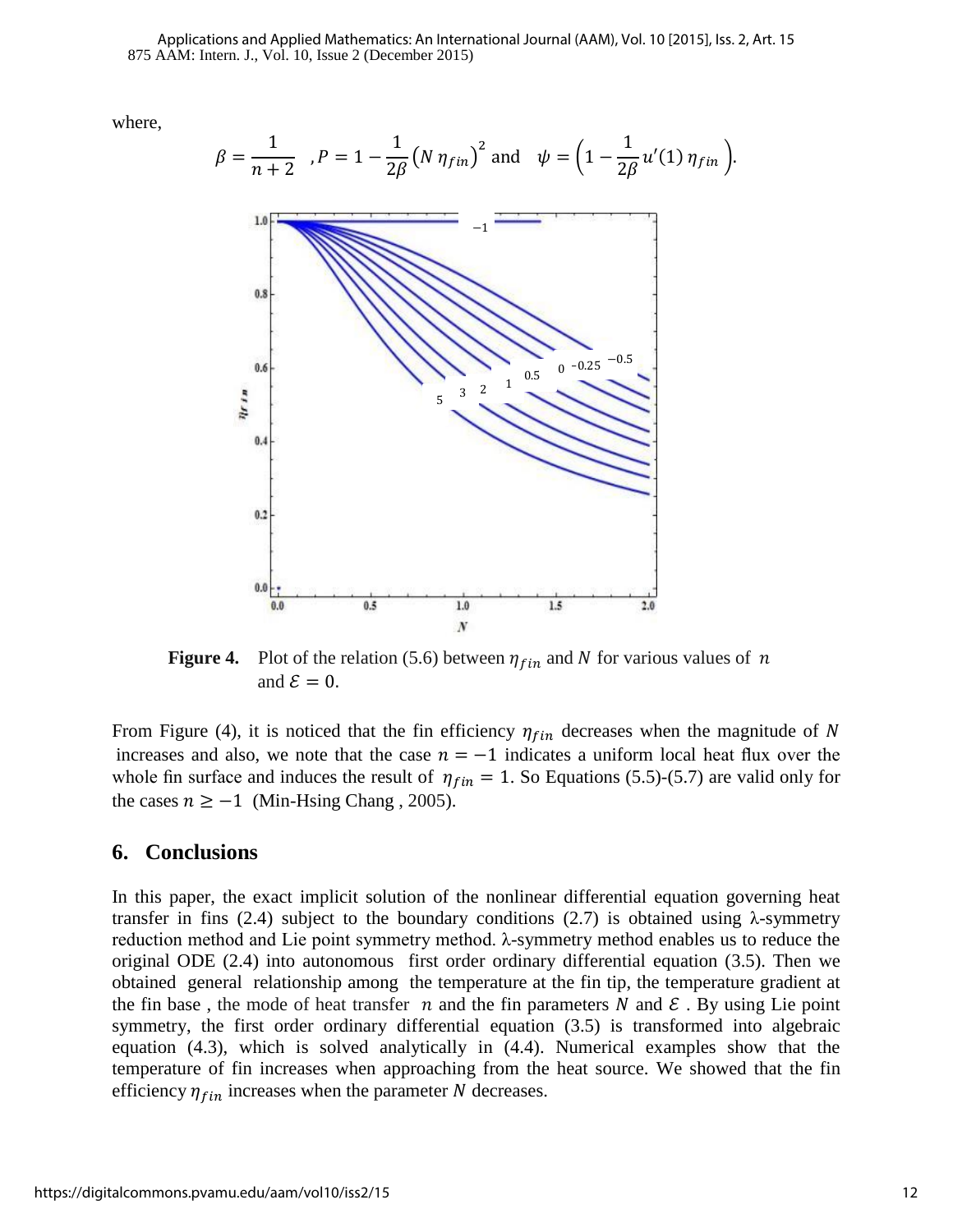## **REFERENCES**

- Abbasbandy, S., and Shivanian, E. (2010). Exact analytical solution of a nonlinear equation arising in heat transfer. Physics Letters A, 374, 567–574.
- Abdel Kader, A.H., Abdel Latif, M.S. , and Nour, H.M. (2013). Exact solutions of a third-order ODE from thin film flow using λ-symmetry method. International Journal of Non-Linear Mechanics, 55, 147–152.
- Arka Bhowmik, Rohit Singla, K., Pranab Roy, K., Dilip Prasad, K., Ranjan Das and Ramjee Repaka (2013). Predicting geometry of rectangular and hyperbolic fin profiles with temperature-dependent thermal properties using decomposition and evolutionary methods. Energy Conversion and Management, 74, 535–547.
- Bhuvaneswari, A., Kraenkel, R. A., and Senthilvelan, M. (2012). Application of the λsymmetries approach and time independent integral of the modified Emden equation. Nonlinear Anal. Real World Appl., 13 , 1102-1114.
- Bhuvaneswari, A., Kraenkel, R. A., and Senthilvelan, M. (2011). Lie point symmetries and the time-independent integral of the damped harmonic oscillator. Phys. Scr., 83, 055005, 5 pages.
- Bluman, G.W., and Kumei, S. (1989). Symmetries and Differential Equations. Springer, New York.
- Cengel, Y., and Ghajar, A. (2011). [Heat and Mass Transfer: Fundamentals and Applications.](http://www.amazon.com/Heat-Mass-Transfer-Fundamentals-Applications/dp/0077366646/ref=sr_1_2?s=books&ie=UTF8&qid=1370966002&sr=1-2)  McGraw-Hill, New York.
- Ching-Huang Chiu and Cha'o-Kuang Chen (2002). A decomposition method for solving the convective longitudinal fins with variable thermal conductivity. Int.J.Heat and Mass Transfer, 45, 2067–2075.
- Frank, W. J., Olver, P. J., Lozier, D. W., Boisvert, R. F., and Clark, C. W. (2010). Nist Handbook of Mathematical Functions. Cambridge University Press.
- Haq, S., and Ishaq, M. (2012). Solution of strongly nonlinear ordinary differential equations arising in heat transfer with optimal homotopy asymptotic method. Int. J. Heat and mass transfer, 55, 5737-5743.
- Harley, C. (2013). Asymptotic and Dynamical Analyses of Heat Transfer through a Rectangular Longitudinal Fin. Journal of Applied Mathematics, Article ID 987327.
- Khani, F., Ahmadzadeh Raji, M., and Hamedi Nejad, H. (2009). Analytical solutions and efficiency of the nonlinear fin problem with temperature-dependent thermal conductivity and heat transfer coefficient. Commun Nonlinear Sci Numer Simulat, 14, 3327–3338.
- Kim, S., and Huang, C. H. (2007). A series solution of the non-linear fin problem with temperature-dependent thermal conductivity and heat transfer coefficient. J. Phys. D: Appl. Phys., 40 , 2979–2987.
- Lau, W., and Tan, C. W. (1973). Errors in one-dimensional heat transfer analysis in straight and annular fins. J. Heat Transfer Trans. ASME, 95 , 549–551.
- Liaw, S.P., and Yeh, R.H. (1994). Fins with temperature dependent surface heat flux-I: single heat transfer mode. Int. J. Heat Mass Transfer, 37, 1509–1515.
- Liaw, S.P., and Yeh, R.H. (1994).Fins with temperature dependent surface heat flux-II: multiboiling heat transfer. Int. J. Heat Mass Transfer, 37, 1517–1524.